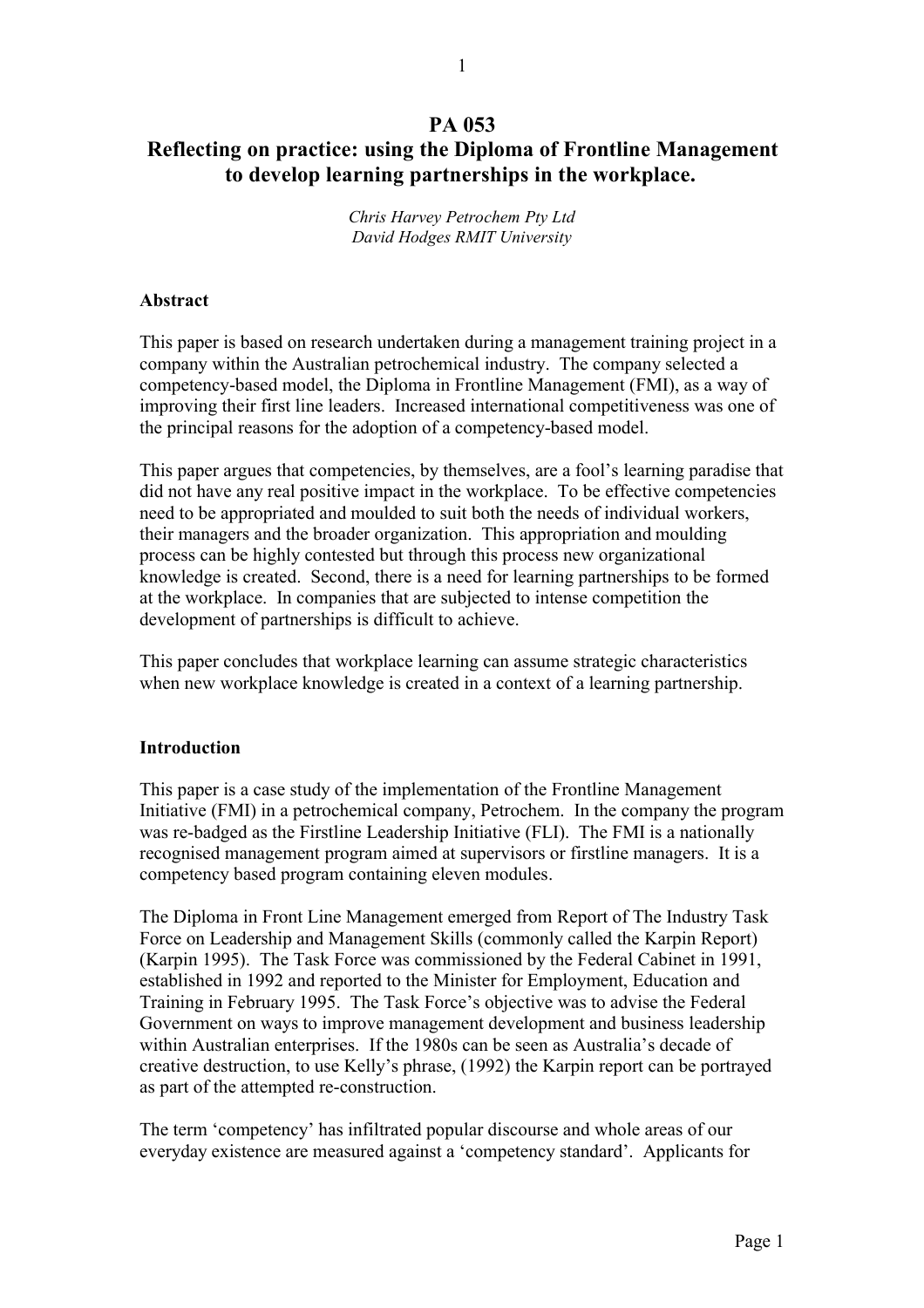employment ignore competencies are their peril. Parents, students, managers, workers all seem to be subjected to this new form of measurement.

There has been a considerable debate about the nature and role of competencies. The nature of competence is contested. When used in popular discourse there is an implication that the answer to a question about competence is either 'yes' or 'no'. Competency carries notions of universal rationality. The packaging of the FMI, national accreditation, eleven competencies, evidence requirements and assessment profiles only serve to reinforce this meaning. Mulcahy (2000) found that rather than this notion of uniformity, in practice there were a multiplicity of competencies.

However competence can also be used as a vehicle to improve. In this vein Owen (Owen, Meyer et al. 2001) argues in an evaluation of the Victorian State Department of Natural Resources and Energy that there is a need to "ensure that the FMI program takes participants beyond recognition of their existing levels of competence to higher levels of competence'. (p13) Competence is not static but rather should be seen as developmentally focused.

There is a tendency to view competence through the prism of an economic discourse. The Karpin report argued for that the frontline manager was the key to a firm's competitiveness and that the way to improve their performance was by ensuring that they were more competent. Stevenson (1993) is critical of the economic assumptions underpinning competency based training and argues that competency based training is unlikely to improve the performance of the workforce. The competency movement is just another attempt to codify knowledge but the danger in codification is that it ignores tacit knowledge. "Overall I think the globalising economy will continue to need to rely on the idiosyncratic attributes of individuals' learning from rich experiences and developing their meaning from among the various connects that they build in their lives." (Stevenson 2001).

The Karpin Report identified six conditions under which a competency system could be used effectively. Through the identification of these conditions the report implicitly acknowledged that competencies were not a panacea for addressing the ills or even the needs of individual enterprises. The conditions identified were:

- 1. Determined by current and emerging business requirements
- 2. Based on successful management performance
- 3. Simple to use.
- 4. Associated with equally important key technical competencies.
- 5. Enterprise focused.
- 6. Developmentally oriented

Not withstanding the caveat that the effectiveness of a competency based system of management training is dependent on a series of contextual conditions, such as those identified above, the Report also assumes that management competencies can be identified, articulated and assessed. At the heart of competency is the belief that it is possible to identify what it is, that a manager does.

The FMI provides a useful framework for workplace analysis and development. However, there are dangers in see it as a panacea for first line manager development.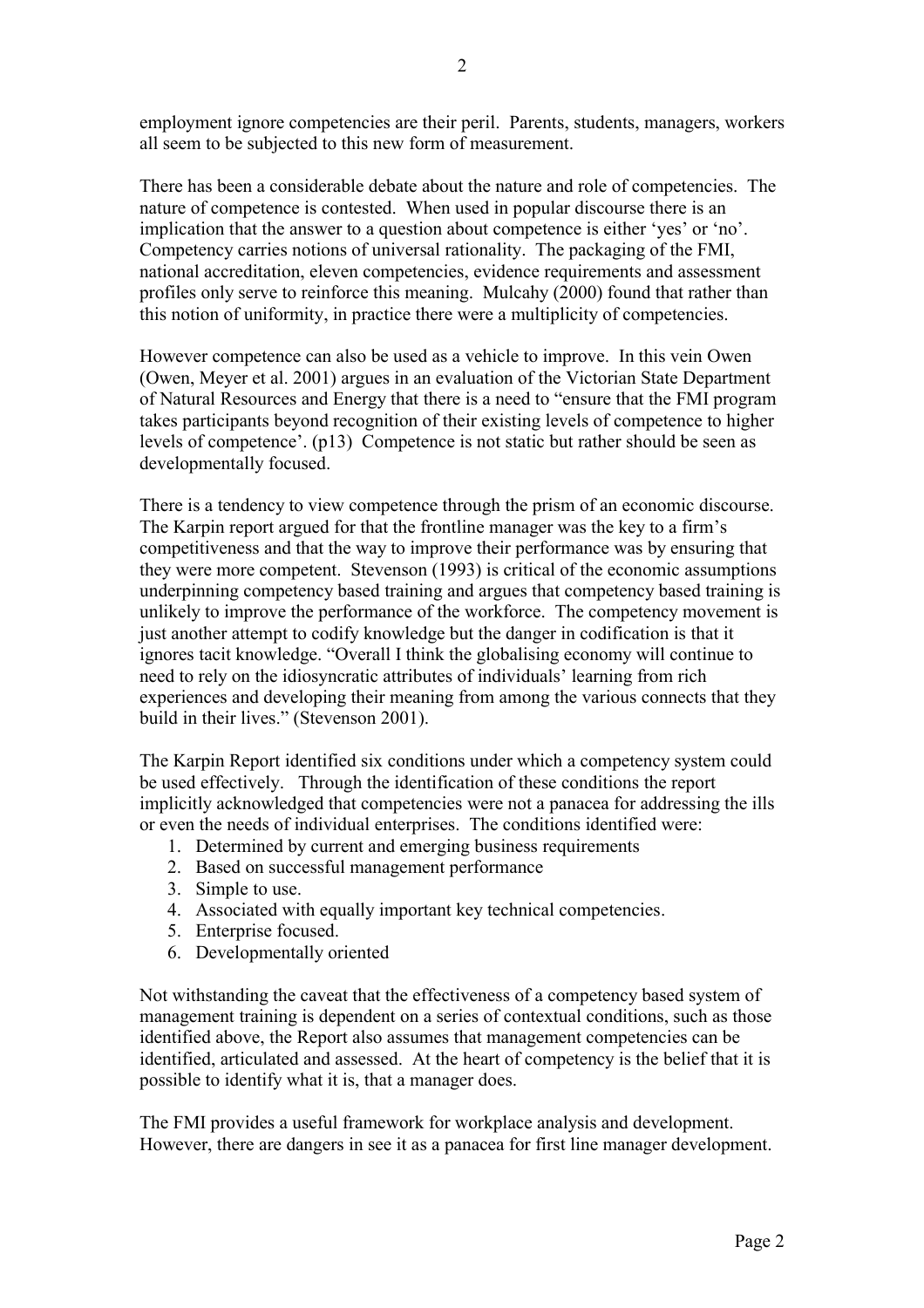The FMI is unlikely to provide much solace when used in conjunction with problem solving, human relations and in negotiating contested workplaces.

If FMI is to be used as a vehicle for development of a first line leader there is a need for the formation of a partnership. 'Partnership' like team is a term that is used somewhat glibly especially in the context of the workplace. In this paper 'partnership' is used to denote something that is more intimate but ordinary, part of the everyday pattern of life. More appropriate images would be of longer-term tennis partners, life partners or even partners in crime. Common to each of these images is an understanding that 'we are in this together' and we are responsible for forging the future. This responsibility for the future provides a link with the developmental aspect of the FMI. Central to an orientation to the future is an understanding of how knowledge is created, appropriated and fashioned into action. Senge (1992) differentiates between discussion and dialogue. He argues that the object of discussion is to win. I think that this is an overstatement because in situations where it is impossible to win the object becomes, 'not to lose'. Thus another objective of discussion is to maintain the status quo. On the other hand, dialogue is to "gain insights that simply could not be achieved individually." (Senge 1992).

#### **The Case**

Petrochem, like all other companies in the petrochemical industry has been caught in a pincer movement that is driven by regulation and de-regulation. One arm of the pincer is the de-regulation of the Australian economy typified by low tariffs and financial market reform. Parallel with this de-regulation has been more efficient transport and communication links that have resulted in substantially increased international competition. The lowest cost overseas competitor now sets prices for petrochemical products in Australia. In this competitive environment profitability is determined by three factors: the capacity to operate in accordance with health, safety and environmental standards, the capacity to gain access to feed-stocks at competitive prices and finally a capacity to improve productivity as measured by total cash cost per tonne. In an industry that is animated by economies of scale Petrochem operates with old and complex facilities that are small by world standards, high cost structures as a result of high maintenance and high wages.

The second arm of the pincer movement has been, conversely, increased regulation of the workplace, work practices and the environment. Increased regulation has been particularly marked in the areas of occupation health, safety and environment. Petrochem, along with other firms in the petrochemical industry has become very conscious of the need to meet fulfil regulatory compliance standards. There have been two different but inter-related responses to this increased regulation. First, a systems response whereby the procedures and processes within the plant were examined, modified and documented. For example, whereas in the past there was a reliance on local, even idiosyncratic knowledge of particular equipment, now there are documents outlining standard operating procedures. This systems approach extended to human resources and included a comprehensive development system; position descriptions, competence profiles, targeted selection processes, a performance review.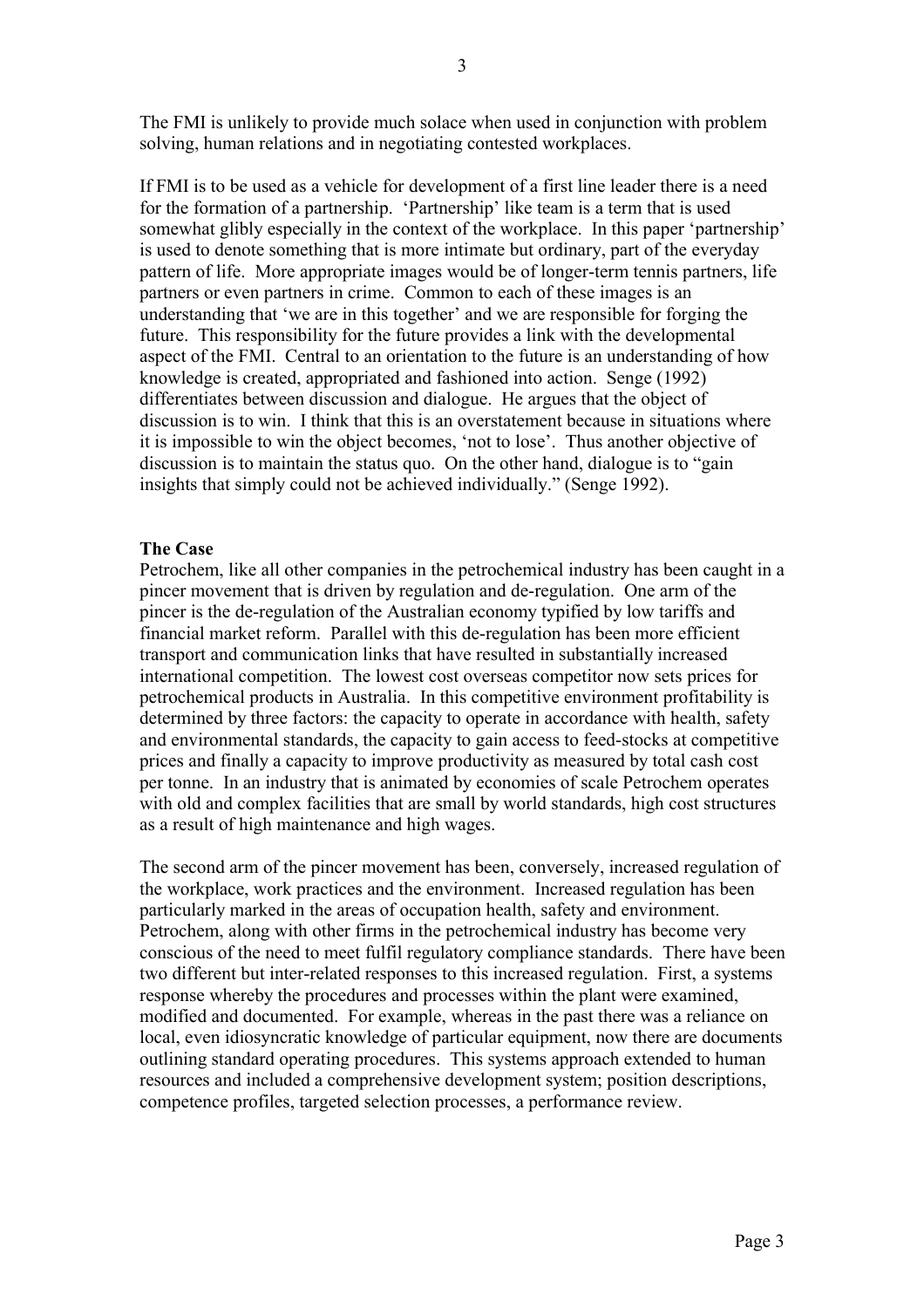Second, the company, like others in the industry turned to training as a means of demonstrating their commitment to regulatory compliance. The increased emphasis on training received a boost in the aftermath of an explosion at the Longford Gas plant in October 1997. Much attention, effort and money has been expended in an attempt to improve the performance of 'line' leadership (first and second line leaders and operations managers). Traditional classroom training was completed covering topics such as problem solving, performance management and safety leadership. The trend into outdoor experiential learning for team building and leadership development was followed. 'Riskier' programs such as 'The Authentic Leader', which built on a philosophical and personal development basis were also attempted.

The business performance impact derived through the influence or leverage of 'line' management is regarded as significant in manufacturing organisations. It was recognized by several stakeholders in the company that one way of improving company profitability was to improve the capability of the line management. The aim was that by managing more effectively the impact of an old and complex plant would be minimized.

### **Frontline Management Initiative and Action Learning**

While the content of the leadership development program at Petrochem was established – the Frontline Management Initiative, the methodology was never discussed openly. Ironically, one person made the decision, although over time one of the key partnerships that was created and sustained for the duration of the project added flesh to this original decision.

The term 'Action Research' has come a long way from the concept first enunciated by Kurt Lewin (1946). Nowadays it is used more as an umbrella term than as a tightly defined approach to research. Torbert (1999), uses the term 'developmental action inquiry', Zeichner & Noffke (2001), prefer 'practitioner research' and Zuber-Skerritt (2001) fuses action learning and action research. Park (1999) adopts the term 'actionorientated research' to refer to "knowledge generating activities that result in action" (p142). It is within this field that he locates 'participatory research'. The essential difference between participatory research and other forms of 'action-generating research is that it "issues from the felt needs of the community" (142) which can be distinguished from those research activities aimed at improving the workings of an organisation.

Being critical and a commitment to action are the touchstones of action research strategies. It has a number of attractive advantages in that it is overtly critical, and at its core there is the commitment to action or praxis. The term *praxis* is used here in the same sense that Carr and Kemmis (1986) use the term. They differentiate between habitual or customary action on the one hand and the "committed action" of praxis on the other. Another attractive feature of the action research model is the commitment to participation. Without participation the action research would lose its *raison d'etre*. This reveals a value to the type of action that results from critical inquiry. It is action that is linked to the lives of the community, in this case the community at the workplace.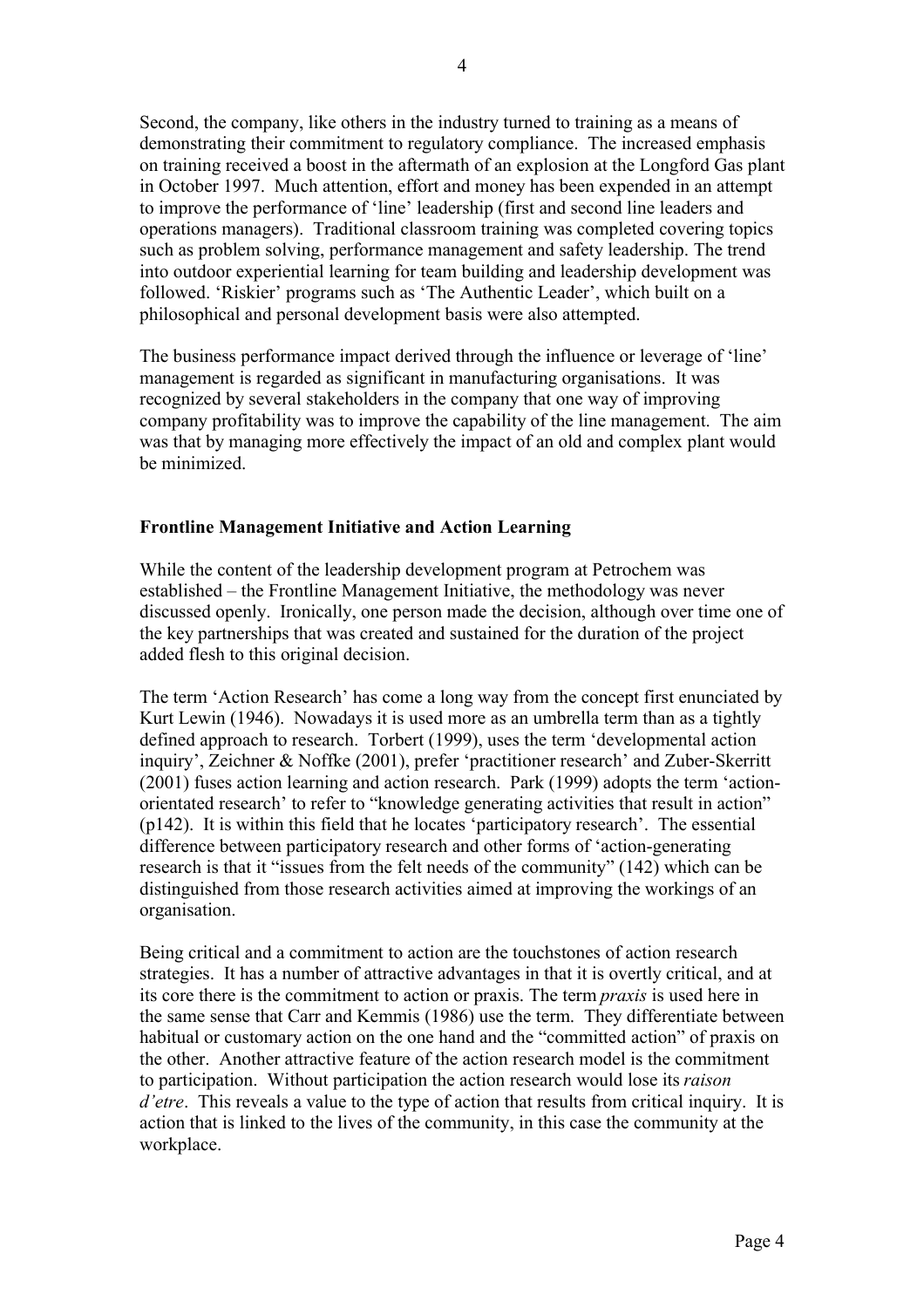The complexity of workplaces and other social settings have prompted the development of different frameworks for analysis. Foley (2001) refers to five dimensions, the intrapersonal, interpersonal, organizational, social and historical. Torbet (1999) and Reason (2001) both employ first, second and third person 'research/practice. First person inquiry focuses on the researcher, their values, attitudes, motivation and behaviour. Second person inquiry commences when the inquirer engages with the other. An essential feature of second person inquiry is the development of a trusting relationship. This becomes even more critical when the inquirer does not 'come from' within the group but is instead an outsider. Torbet speaks of the need to create mini communities of inquiry and of the need to "listen for the music". While both Torbet and Reason approach first and second person inquiry in a similar fashion, they diverge in their presentation of third person inquiry/practice. Common to both though is the challenge of moving beyond the immediate group and engaging with the 'other'. Reason argues that third person inquiry is at the cutting edge of action research for "it presents us with the challenge of creating large scale participatory democracy and of dealing with some of the major issues which confront our societies – issues of scale, Of co-ordination between different stakeholders and interests groups, of 'joined-up government'". This is one of the greatest challenges of the phenomenon of globalisation and the accompanying impact of de-regulation of markets. How is it possible to co-ordinate, let alone ensure participatory democracy? The sheer magnitude of increasing economic interdependence, of multinational companies and global industries means that it is extremely difficult for participants to engage in dialogue. It raises questions of language, culture and concepts of self. Given these difficulties, difficulties that could be loosely term, the difficulties of identity, it is even more difficult to devise action.

Torbet's concept of the third person centres on the notion of acting in an objectively timely fashion. While acknowledging the difficulty of a precise definition of the term, he articulates three criteria that should be met over time. First, the inquiry is self generating in that it leads to further unpredictability and further inquiry. Second, it generates awareness and attributes meaning and effects to action. Third, it is instrumental, practical and emancipatory.

## **Pacts and Partnerships**

The stated objective of the FMI program was to promote change in the workforce. The official reasoning was that the FMI program would provide the firstline leaders with the necessary competencies to improve the teams of people for whom they were responsible. This in turn would lead to an increase in productivity. An unstated objective was that the program would lead to what Liedtka (1998) refers to as strategic conversations. These conversations are capable of creating "a self sustaining system in which both the strategic thinking literacy of individuals and the institutional capacity for strategic change and renewal are supported." (Liedtka 1998) These strategic conversations occur in the context of a partnership. While this unstated objective was relatively clear in the eyes of the researchers it did form an explicit part of our conversations in the early stages of the project. Rather there was a gradual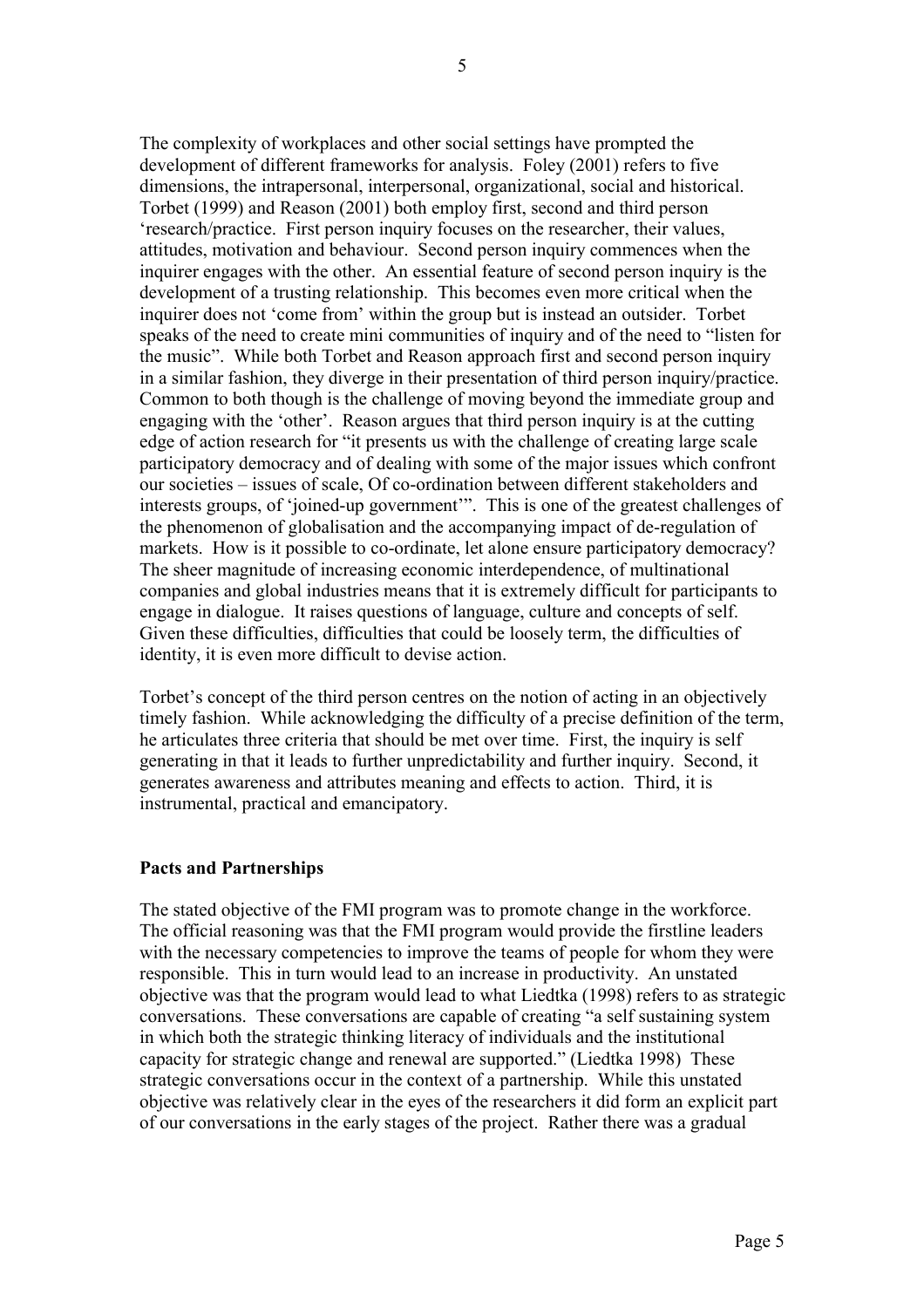clarification and growth in understanding of how the FMI project could be used as a vehicle to promote strategic change.

There is a distinction between a pact and a partnership. At Petrochem, considerable effort was expended in maintaining a series of pacts. Conversely, little attention was devoted to establishing and developing learning partnerships. The power of the existing pacts inhibited the emergence of these partnerships. Pacts or treaties serve a useful purpose. Mutually Assured Destruction or MAD was at the heart of an implicit pact between the Western Powers, led by the United States, and the Soviet Union. It maintained a peace between the superpowers throughout the Cold War, although conflict often raged on the periphery. The Treaty of Westphalia was another pact that underpinned international relations for more than three centuries. Pacts have a number of advantages especially in controlling conflict between the parties and in developing a mutual understanding in the face of external threats. They are hardly creative as demonstrated by MAD. Moreover, when there is significant change in the environment they do not provide a road map for future action, as is evidenced by the debate about the Treaty of Westphalia in the context of globalisation. To this extent they are reactionary.

Pacts also operate in organisations and largely serve the same purposes that they do in international relations. Union-management agreements are an obvious workplace pact. However pacts can also operate within workers' organisations and within management. Despite the argument that first line leaders needed to improve there was no significant dialogue, at operations management and second line leader level, on what specific aspects of their performance needed to be improved or how this would be achieved through the program. While it was recognised that first line leaders needed to less technical and more 'leadership' focussed there was no common understanding about what this actually meant in practice. The absence of such discussion was a contributing factor to the confusion that emerged as the FMI process progressed.

It is possible that the lack of a dialogue on the more detailed workings of the program and its objectives constituted an easy decision. Most obviously, the Operations Managers were not spending money from their own budget, and without committing to personal action, had little to lose. More critically it can be interpreted as a pact to avoid confronting difficult issues. This was the pact of silence, perhaps the most negative of all pacts.

The majority of 58 participants in the FMI program found the process frustrating. Many reported that the reality was different to their expectations. Unfortunately, the material with which they had been provided reinforced their expectations that this was just another training program. Throwing these materials into the rubbish bin was on one level, symbolic. At another level it was a powerful reminder that the most important aspect of the program was the partnerships that were formed. At the outset the participants were presented with two questions: Do you want to do this? How do you want to do this? The aim of these questions was to challenge any expectation that this was just another of Petrochem training program and also to invite the participant into a dialogue with the intention of forming a partnership. In this initial period contact was maintain with all participants either formally or informally. However,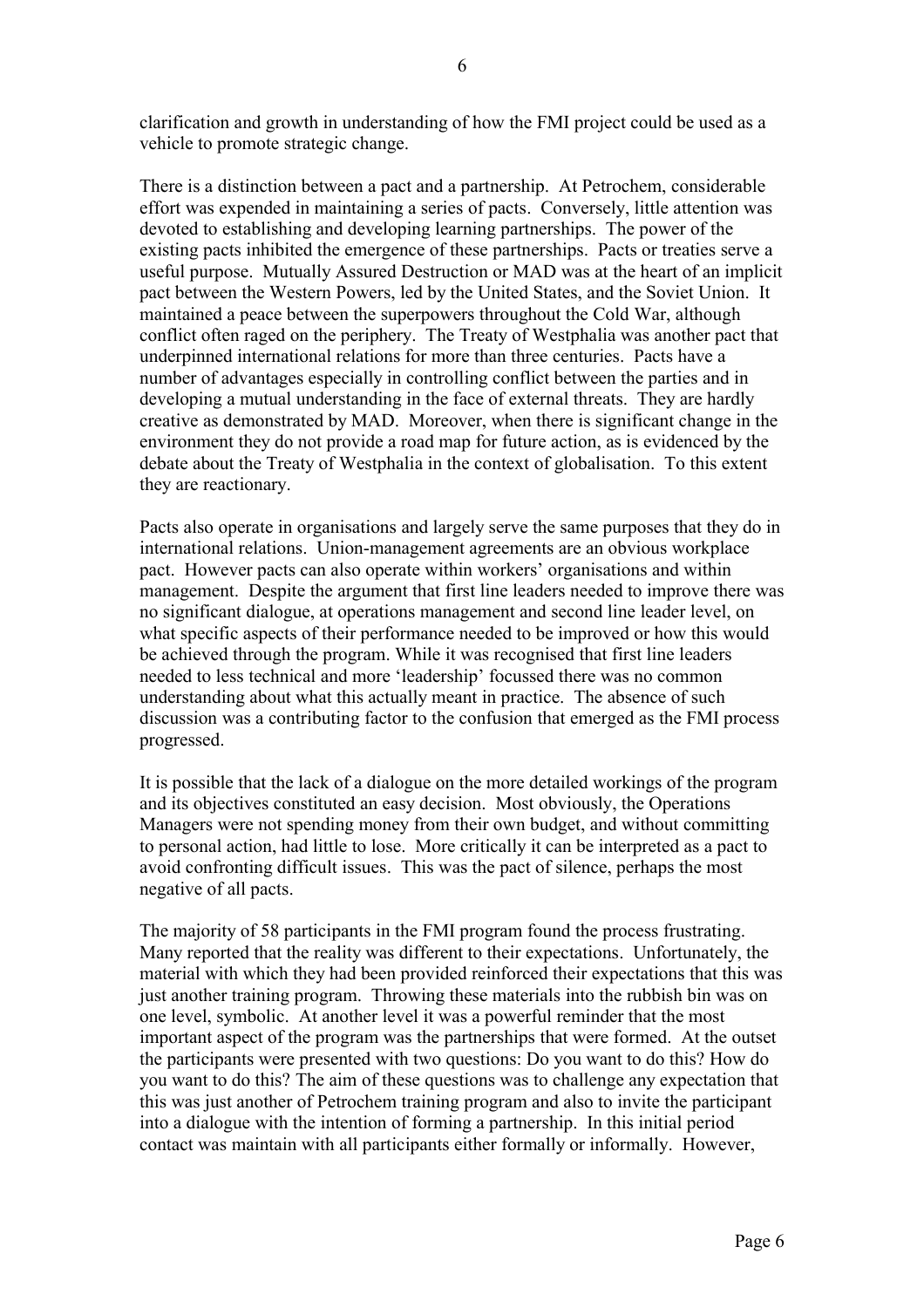after approximately two months it became clear that a number of the participants did not want to continue the dialogue and as a consequence conversations with these first line leaders dwindled and eventually ceased altogether. The remainder continued with the program. Of this second group a series of partnerships were formed, within a site, across sites, with the coach and with some members of either second line leaders or operations management.

At Petrochem training constituted part of a broader workplace pact. At significant amount of time was devoted to training that was associated with regulatory compliance. Principally this was related to the areas of safety, health and environment (SHE) and was often referred to as core training. Core training is composed of two different elements, required and mandatory. Required training refers to training that a technician must undertake prior to operating a particular piece of equipment and mandatory training refers to training that must be completed 12 months of a technician commencing. Each shift has a number of fixed positions and the required training varies according to the position. In addition to the required and mandatory training each position also has a training 'agenda'. Part of this agenda was defined by the Victorian WorkCover Authority, however the majority of the agenda had been established on the basis of industry practice. The training that was undertaken for regulatory compliance was competency based. However the definitions of competence varied both between sites and even across different shifts. Thus, while the intention of the competency system was to ensure uniformity this did not eventuate.

Training was an integral part of the milieu of industrial relations at the company. This milieu, built on a conflictual model of workplace relations prevents the formation of learning partnerships. The production process at Petrochemp was continuous and as a consequence the operators (the technicians) of the plant and their supervisor, the Shift Team Leaders (STL) worked a rotating shift. Five teams were required to operate each of the four plants. They worked a 12 hour shift with the changeover being 7 AM or 7 PM. Every five weeks each shift has a seven hour training day. This was sometimes referred to as "the utility day". The day arose as a consequence of the transition from a forty hour week to a 35 hour week. Over a five week block the technicians only worked 168 hours instead of 175 hours (5 weeks of 35 hours). Thus there was a shortage of seven hours. It was agreed within the industry that these seven hours would be used for training.

The majority of the STLs reported that they had ambivalent feelings about this training day. On the one hand STLs reported that some of the training was most beneficial. Further probing revealed that they considered beneficial when:

- The trainer demonstrated technical expertise
- The trainer demonstrated training expertise including the ability to develop a rapport with the participants. Active participation in the sessions was specifically mentioned.
- It was well organized: commenced punctually was specifically mentioned.
- The outcomes of the training were clear and moreover were directly related to the concerns of the workplace.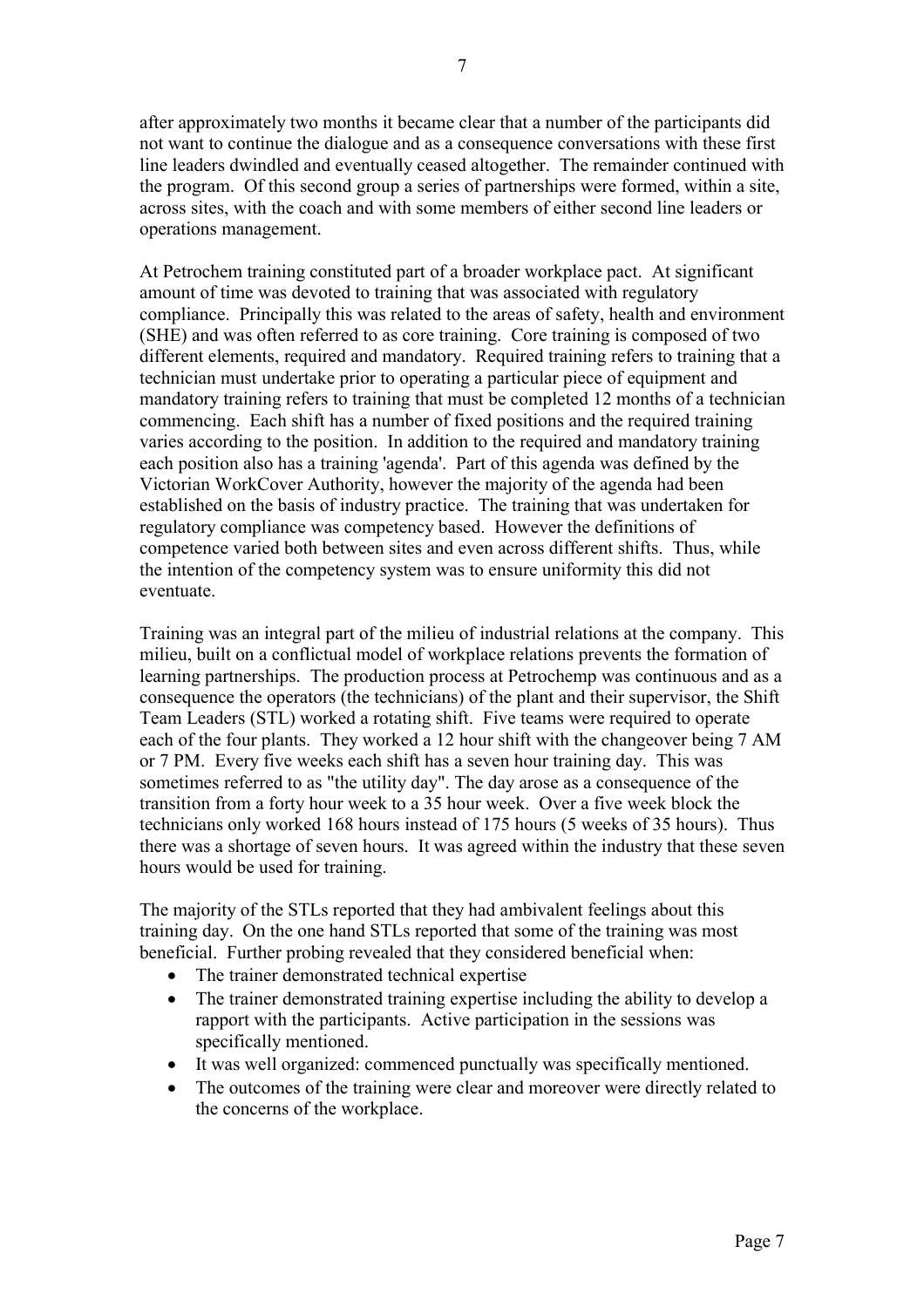Conversely, there was an overwhelming feeling that the training days could be more effective. There were reports that it was often poorly organized and 'delivered'. A common complaint was that the trainers spent too much time talking at the participants. The STLs reported that the training was normally viewed as an imposition rather than an opportunity to improve and that as a consequence the 'utility' day was optional – it was a good day to have a 'sickie' to finish early.

Even in cases where there was general agreement that the training was worthwhile, training practices and the local understanding of training prevented improvements from occurring. Fire is an ever-present danger in a petrochemical plant and staff, especially operators are required to undergo compulsory training in fire management and prevention. While the subjects reported that some of this training, especially the practical training which was conducted off-site, much of the other compulsory training was treated in a derisory fashion. The fire training was competency-based. In practice this meant that company employees underwent classroom-based training and immediately after this training they were tested in order to determine whether they were competent. Several subjects in this research reported that a written test was used to determine competence. The sources reported that during the testing for competence the instructor distributed the written examination and then left the room. Sometime later the instructor re-entered the room and proceeded to announce the correct answers. The participants in this training had at least two opportunities to check their answers and change them if necessary: first while instructor was out of the room, and second, during the announcement of the correct answers. At the end of the training session all participants were deemed to be competent.

In the early stages of the project it was acknowledged, by the researchers and key stakeholders in the Human Resources Department, that the second line leaders needed to be actively and positively involved. The curriculum needed to be contextualised not just at company level but also at the individual plant level. It was recognized by the initiators of the initiative that the role of the second line leader and plant managers would be critical if the desired benefits were to be achieved. At Petrochem there were three plant managers and seven second line leader positions. The objective of creating learning partnerships between first and second line leaders was complicated by the changes in personnel and organizational re-structures. Four people filled the three operations manager role and twelve people filled the seven 2LL positions during 2002. All but one of these changes was a consequence of either rotating staff or restructuring.

A, was actively engaged, visited the people on the bus and asked how he could assist them to reach the destination. Moreover there was a sense that the destination was negotiated rather than any notion that it was pre-determined. This relationship could be classified as a collaborative partnership. B was also actively engaged with the first line leaders. Performance management was a striking feature of this partnership. In terms of the bus he could be compared to the inspector giving instructions to the drivers and ensuring that they were complying with the rules of the road. C was appointed two months after the commencement of the project. He reported that he was keen to become involved but also indicated that he was overwhelmed with trying to get on top of his other work. There did not appear to be any sustained attempt to forge a partnership. D reported, five months after the start of the project, that he had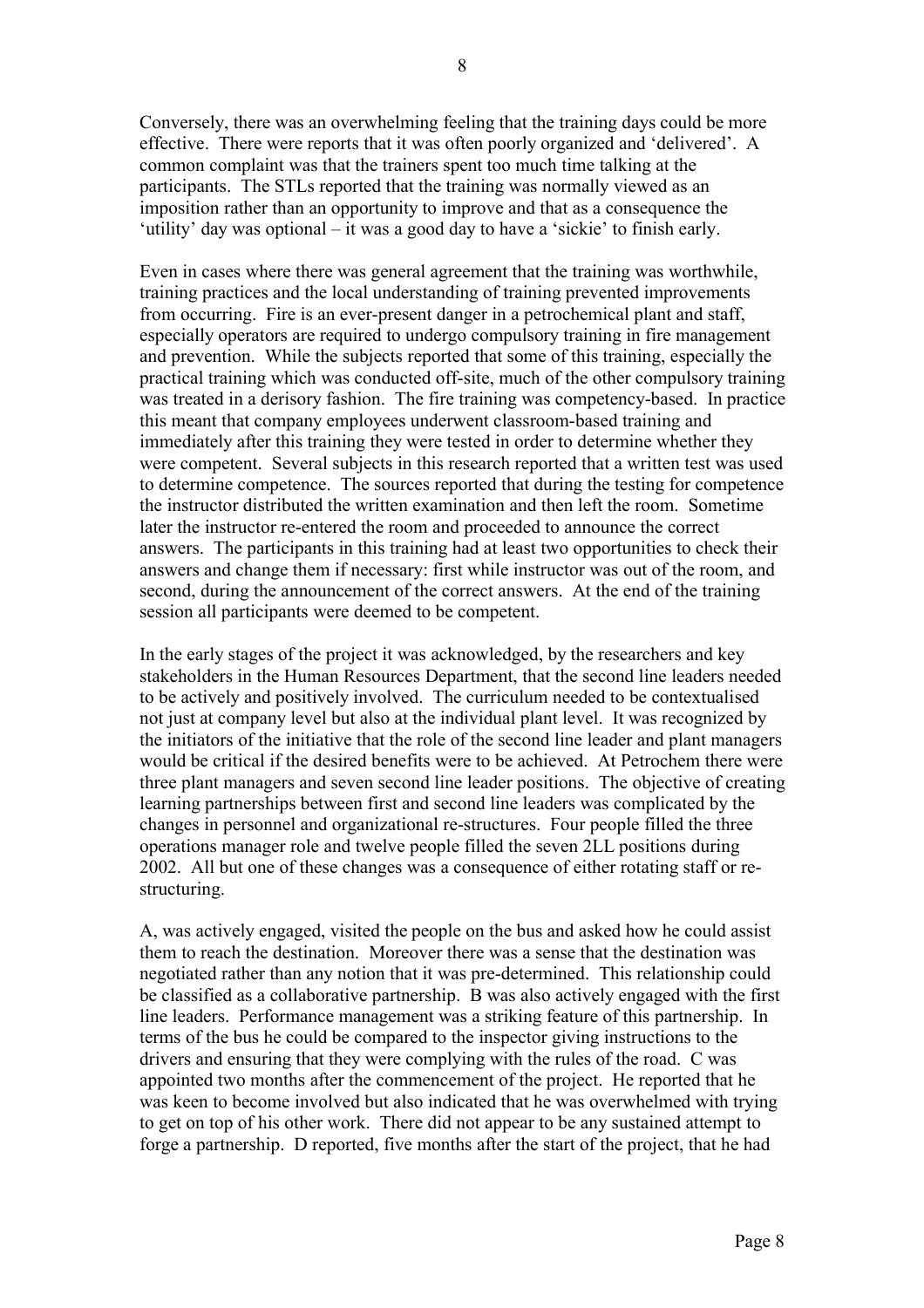not "done anything about the DFM with my guys". However from this point he actively engaged his 1LL. During this period three of 1LL who had dropped out of the program rejoined.

Two of the 2LLs were skeptical of FMI/FLI. One was particularly adept at pact making and could be considered the Henry Kissinger of Petrochem. He didn't think that his first line leaders needed to be engaged with the program at all. While not overt in opposition, he quietly gave his imprimatur to their non-engagement. One first line leader from this part of the plant became involved, albeit rather late in the formal process, and as a consequence did not complete the official course. He became the public defense advocate for their non-engagement even while there were significant issues that could have been resolved. The second, was similar to the first skeptic in that he didn't think that his leaders needed any development but he was more tolerant. It emerged that this second line leader saw that he could use the leadership development program as ammunition in his plan to reduce the number of first line leaders. After nine months he learnt that some of the people he wanted to retain would not successfully complete the program while some who he wanted to exit the company would. He sought to forge a pact with the FMI coach with a view to achieving his redundancy objectives. The final second line leader saw the process in control terms. His position seemed to be that the FMI would provide his first line leaders with the tools to be able to bring the people who they supervised into line. . Once the first line leaders had demonstrated they were competent they would be in a position to instruct their charges. The second line leader did not articulate any real issues that impacted on those he supervised and when he eventually did they appeared irrelevant.

### **Conclusion**

The FMI project at Petrochem was contentious for three reasons

First, the notion of competency was in contention. On the one hand there was an acknowledgement that competency in the workplace was dependent on a range of factors including individual motivation and skill, experience of learning, the nature of workplace relationships and the organisational environment. This could be called the developmental school. On the other hand there was a strong, though rarely articulated counter movement that saw competency in leadership and management in a mechanistic manner. Mechanistic interpretations of competency can be usefully appropriated for the maintenance or renegotiation of workplace pacts.

Second, action learning approaches which emphasised reflection and open dialogue challenged the hegemony of the existing training paradigm. While there is obviously a place for training in accordance with regulatory compliance, there is a danger that the attitude and behaviours that permeate this type of training will infect training that is developed in response to the challenges that emerge as a consequence of deregulation.

Third, forming robust learning and development partnerships, built on strategic conversations and open dialogue is extremely difficult especially in an environment